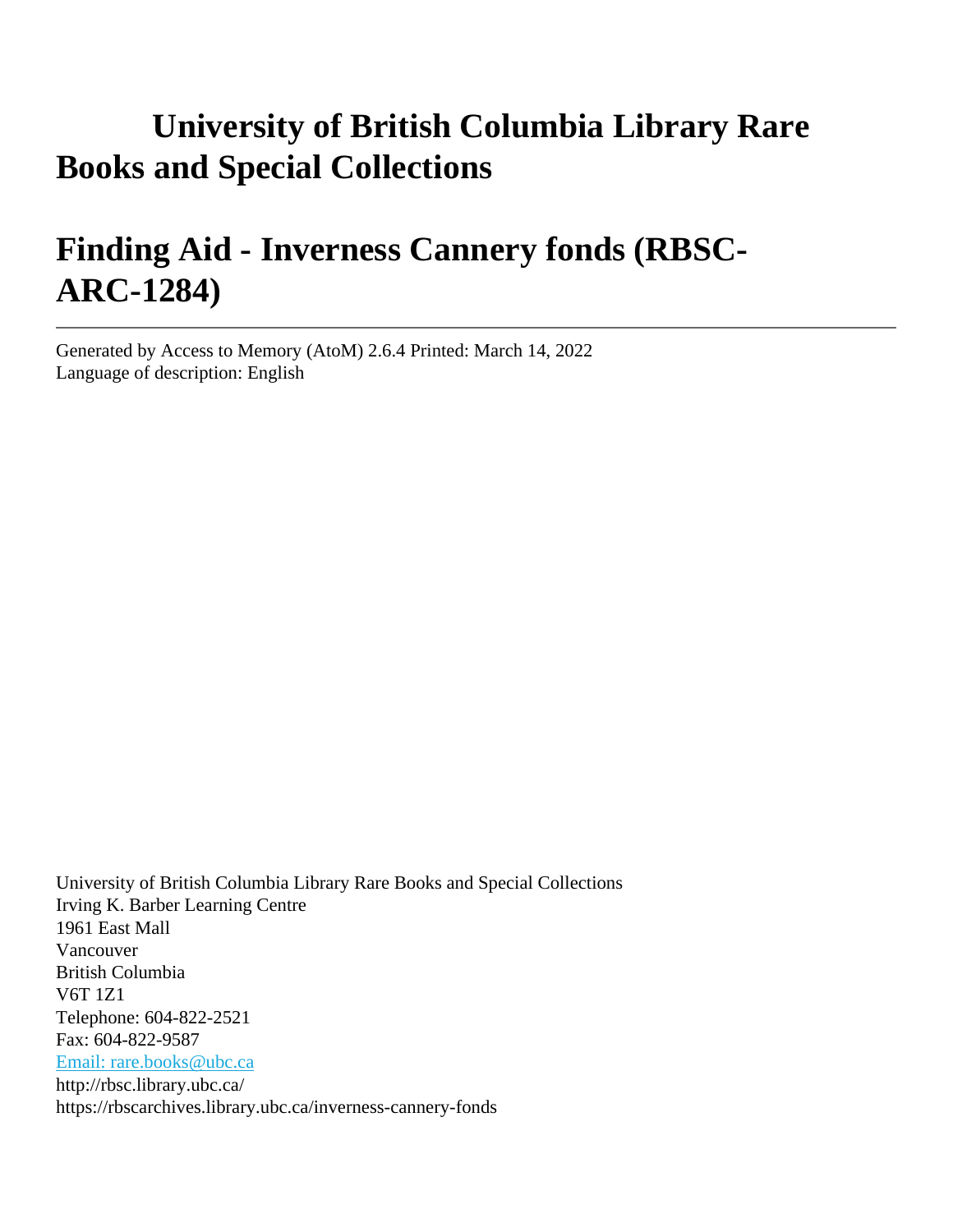# **Table of contents**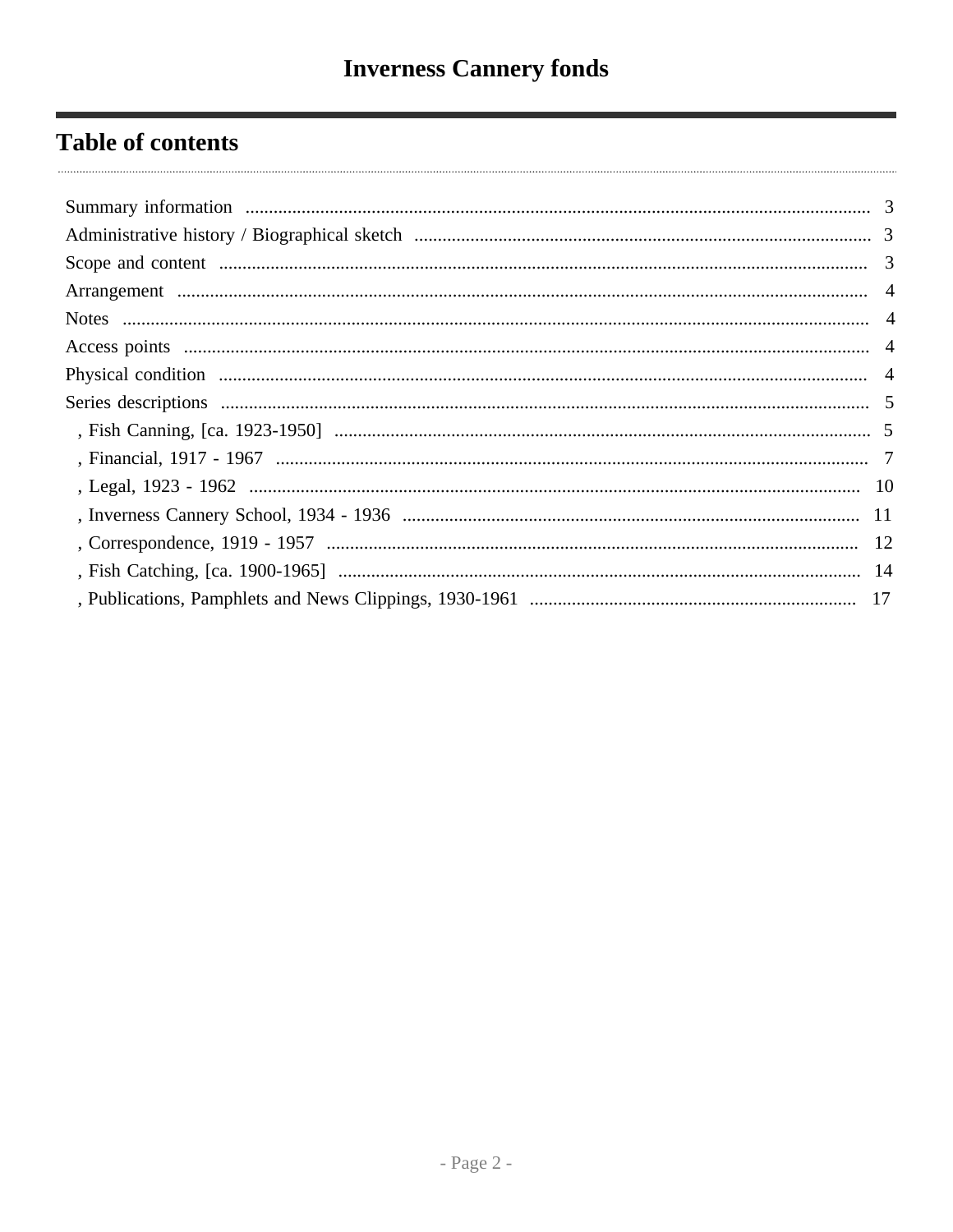# <span id="page-2-0"></span>**Summary information**

| <b>Repository:</b>                           | University of British Columbia Library Rare Books and Special<br>Collections                                                                                                                                                                                                             |
|----------------------------------------------|------------------------------------------------------------------------------------------------------------------------------------------------------------------------------------------------------------------------------------------------------------------------------------------|
| <b>Title:</b>                                | <b>Inverness Cannery fonds</b>                                                                                                                                                                                                                                                           |
| Title [statRep]:                             | <b>Inverness Cannery</b>                                                                                                                                                                                                                                                                 |
| Reference code:                              | RBSC-ARC-1284                                                                                                                                                                                                                                                                            |
| Date:                                        | [ca. $1900 - 1967$ ] (date of creation)                                                                                                                                                                                                                                                  |
| <b>Physical description:</b>                 | 7.5 metres of textual records and other material.                                                                                                                                                                                                                                        |
| Dates of creation,<br>revision and deletion: | Description created by Claire Williams in June 2017.                                                                                                                                                                                                                                     |
| <b>Note</b><br>[sourcesDescription]:         | Fitzgerald, Mickey. "The Rise and Demise of J.H. Todd and Sons,<br>British Columbia's Enduring Independent Salmon Canners."<br>2015. https://dspace.library.uvic.ca/bitstream/handle/1828/6672/<br>MicFitzThesisFinal%282015%29.pdf?sequence=1&isAllowed=y<br>(Accessed May $10\,2017$ ) |

# <span id="page-2-1"></span>**Administrative history / Biographical sketch**

#### **Note**

Situated on the River Skeena, Inverness Cannery was built in 1876 by North Western Commercial Company. It was purchased from Turner, Berton Company by J. H. Todd and Sons of Victoria in 1902 who owned and managed the cannery until it's closure in 1950. The cannery was destroyed by fire and rebuilt in 1920, and entirely destroyed by fire in 1973.

#### **Custodial history**

The records were acquired by the UBC special collections archivist in 1972. They were inventoried at that time but never fully processed. In 2016 the records underwent conservation treatment and some materials were removed permanently. The remaining fonds were then processed fully. No further accruals are expected.

## <span id="page-2-2"></span>**Scope and content**

The fonds consists of records related to the operation of Inverness Cannery. Records span from the early 1900s all the way through to the 1950s when the cannery was closed and turned into a fish camp.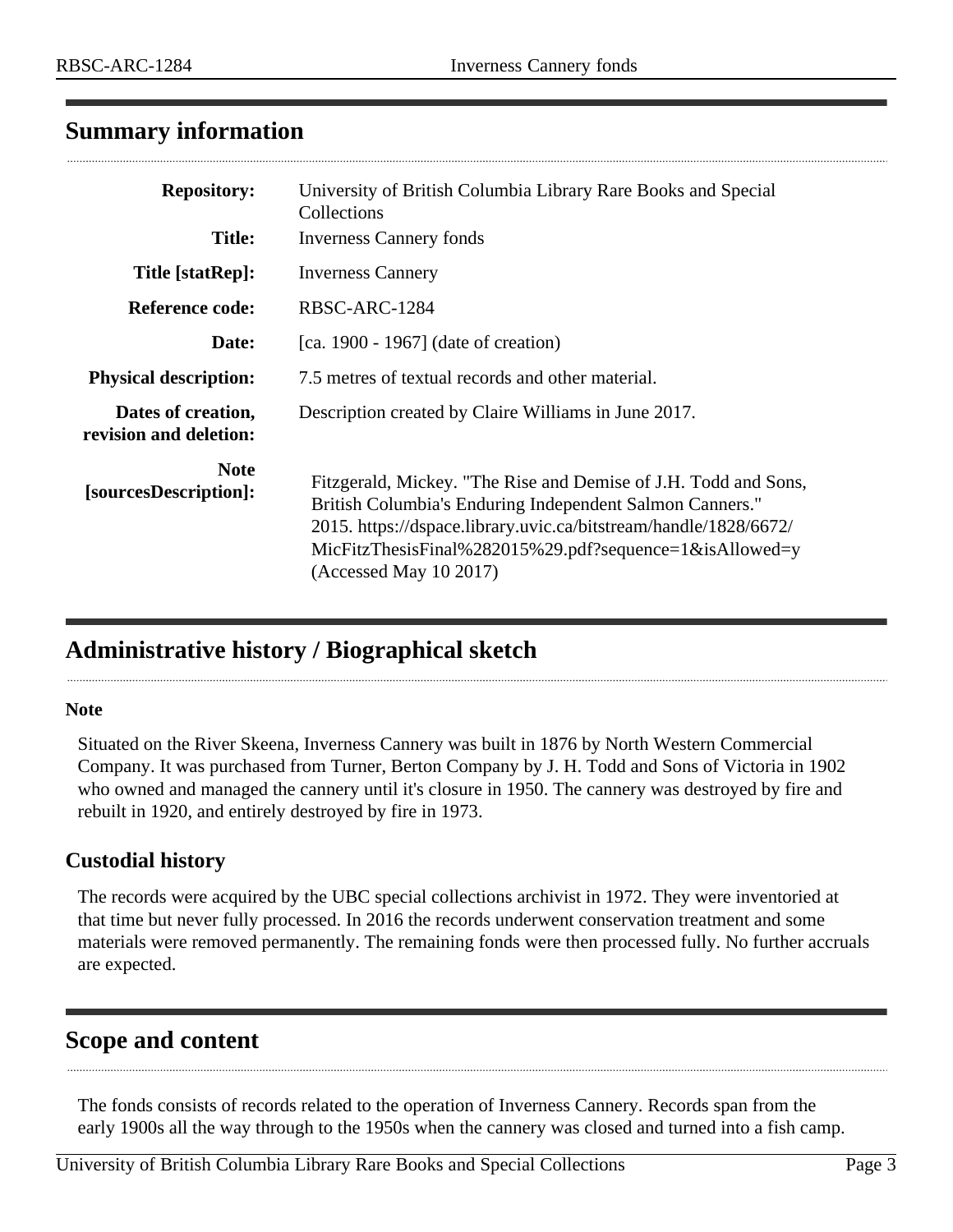The cannery was owned by J.H. Todd and Sons Ltd. from 1902-1950. The fonds is comprised of seven different series: Correspondence series, Financial series, Fish Canning series, Fish Catching series, Inverness Cannery School series, Legal series, and Publications, Pamphlets and News Clippings series.

# <span id="page-3-1"></span>**Notes**

## **Title notes**

## <span id="page-3-3"></span>**Physical condition**

Many records in the fonds contained rusting inorganic materies (e.g. staples and paperclips). The archivist has attempted to remove them all, but some most likely remain and should be removed in the future for long-term preservation.

## <span id="page-3-0"></span>**Arrangement**

The original physical order of some files has been maintained, especially where files were arranged chronologically, as in the Correspondence, Fish Catching, and Canning series. However, the remainder of the records have been physically re-arranged to reflect the order represented in this description.

#### **Restrictions on access**

No access restrictions have been applied.

## **Related material**

For documents providing information on the founding of the Inverness Cannery on the Skeena River in 1873, see VF-579 in the UBC library catalogue:

[Two lease agreements dated 1877 & 1878 between Chief Paul Sebassah & C.S. Windsor and the North Western Commercial Company], http://resolve.library.ubc.ca/cgi-bin/catsearch?bid=8539893

#### **Other notes**

- **Publication status:** published
- **Physical description**: Includes: 7 stamps : rubber and wood

# <span id="page-3-2"></span>**Access points**

- J.H. Todd and Sons
- United Fishermen and Allied Workers' Union (subject)
- North Pacific Cannery (subject)
- Klemtu Cannery (subject)
- Multiple media (documentary form)
- Business and commerce (subject)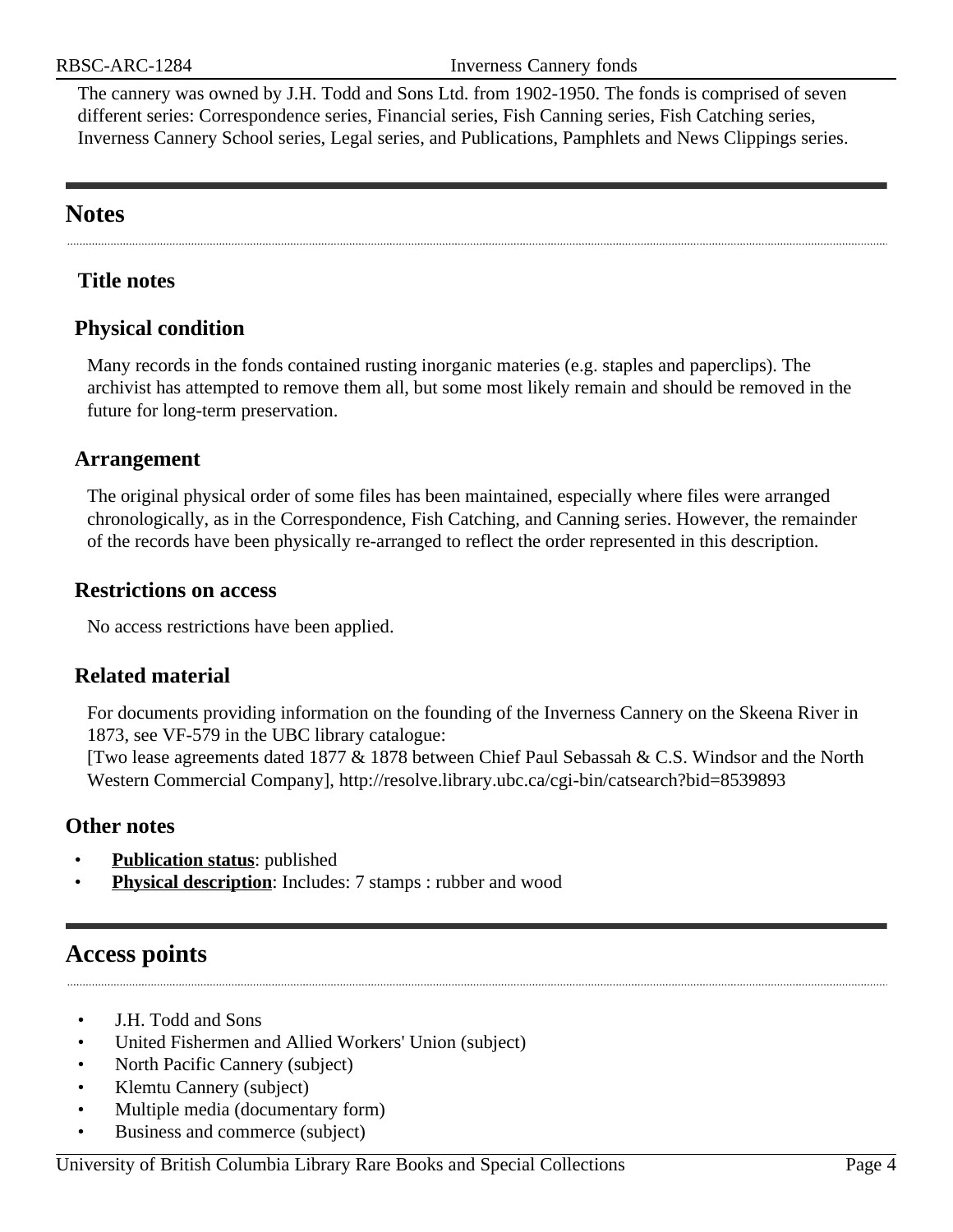- Fishing (subject)
- Fisheries (subject)
- Skeena Queen Charlotte (B.C.) (place)
- Victoria (B.C.) (place)
- Vancouver (B.C.) (place)
- Prince Rupert (B.C.) (place)
- British Columbia (place)

# <span id="page-4-0"></span>**Series descriptions**

## <span id="page-4-1"></span>**Fish Canning**

Date: [ca. 1923-1950] (date of creation)

Scope and content:

Series consists of records related to the canning of fish at Inverness Cannery. Records primarily include pack reports which detail weight and number of different types of fish canned. Inspection reports on the quality of fish canned are also included, along with annual tallies of fish canned. Equipment required for fish canning and cannery employee books are also included in the series.

Physical description: .5 metres of textual records, 3 bound ledgers.

Access points:

• Textual record (documentary form)

#### Publication status:

| File / item list |                                           |              |               |           |
|------------------|-------------------------------------------|--------------|---------------|-----------|
| Ref code         | Title                                     | <b>Dates</b> | Access status | Container |
| RBSC-            | File - Department of Fisheries Statistics | 1938-1939    |               |           |
| ARC-1284-04-01   |                                           |              |               |           |
| RBSC-            | File - Cannery Inspection Reports and     | 1940-41      |               |           |
| ARC-1284-04-02   | Dept. of Fisheries Statistics             |              |               |           |
| RBSC-            | File - Department of Fisheries Laboratory | 1943         |               |           |
| ARC-1284-04-03   | <b>Inspection Reports</b>                 |              |               |           |
| RBSC-            | File - Fish Canned by Species             | 1945         |               |           |
| ARC-1284-04-04   |                                           |              |               |           |
| RBSC-            | File - British Columbia Canned Salmon     | 1945         |               |           |
| ARC-1284-04-05   | Weekly Pack Bulletin                      |              |               |           |
| RBSC-            | File - Reports of Canned Salmon Stock     | 1947-48      |               |           |
| ARC-1284-04-06   | on Hand                                   |              |               |           |
| RBSC-            | File - British Columbia Canned Salmon     | 1947         |               |           |
| ARC-1284-04-07   | Weekly Pack Bulletin                      |              |               |           |
| RBSC-            | File - Codewords for telegraphing pack    | 1947         |               |           |
| ARC-1284-04-08   | reports, Salmon Pack Reports              |              |               |           |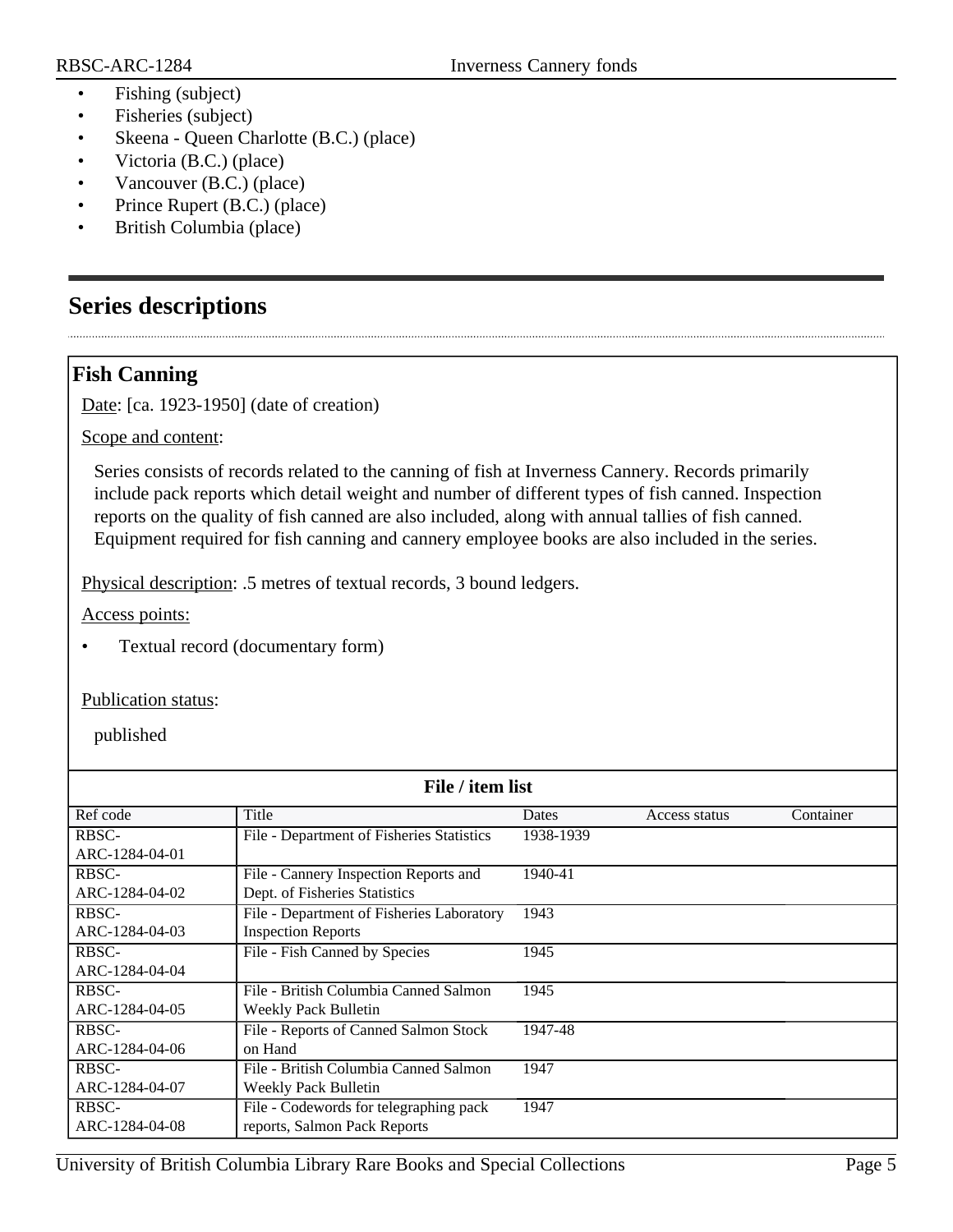| RBSC-ARC-1284           |                                                     | <b>Inverness Cannery fonds</b> |
|-------------------------|-----------------------------------------------------|--------------------------------|
| RBSC-<br>ARC-1284-04-09 | File - Salmon Pack Memos                            | 1947                           |
| RBSC-<br>ARC-1284-04-10 | File - Shipments of Canned Salmon                   | 1948-49                        |
| RBSC-<br>ARC-1284-04-11 | File - Laboratory Inspection Reports                | 1946-1950                      |
| RBSC-<br>ARC-1284-04-12 | File - Shipping Orders                              | 1950                           |
| RBSC-<br>ARC-1284-04-13 | File - American Can Company Research<br>and Reports | 1952                           |
| RBSC-<br>ARC-1284-04-18 | File - Equipment Records                            | 1949                           |
| RBSC-<br>ARC-1284-04-19 | File - Fish Canned Weekly Reports                   | 1944                           |
| RBSC-<br>ARC-1284-04-20 | File - [Packing ledger]                             | $[1934-1942]$                  |
| RBSC-<br>ARC-1284-10-01 | Item - Fish Canning Records                         | 1936                           |
| RBSC-<br>ARC-1284-10-02 | Item - Fish Canning Records                         | 1934                           |
| RBSC-<br>ARC-1284-10-03 | Item - Fish Canning Records                         | 1935                           |
| RBSC-<br>ARC-1284-10-04 | Item - Fish Canning Records                         | 1937                           |
| RBSC-<br>ARC-1284-10-05 | Item - Fish Canning Records                         | 1938                           |
| RBSC-<br>ARC-1284-10-06 | Item - Fish Canning Records                         | 1930                           |
| RBSC-<br>ARC-1284-10-09 | Item - Fish Canning Records                         | 1940                           |
| RBSC-<br>ARC-1284-10-10 | Item - Fish Canning Records                         | 1941                           |
| RBSC-<br>ARC-1284-10-11 | Item - Fish Canning Records                         | 1942                           |
| RBSC-<br>ARC-1284-10-12 | Item - Fish Canning Records                         | 1943                           |
| RBSC-<br>ARC-1284-10-13 | Item - Fish Canning Records                         | 1945                           |
| RBSC-<br>ARC-1284-10-14 | <b>Item - Pack Reports</b>                          | 1945                           |
| RBSC-<br>ARC-1284-10-15 | Item - Ledger                                       | 1932-1934                      |
| RBSC-<br>ARC-1284-12-01 | Item - Fish Canning Records                         | 1921-1923                      |
| RBSC-<br>ARC-1284-12-02 | <b>Item - Pack Reports</b>                          | 1924-25                        |
| RBSC-<br>ARC-1284-12-03 | <b>Item - Pack Reports</b>                          | 1926                           |
| RBSC-<br>ARC-1284-12-04 | Item - Pack Reports                                 | 1927                           |
| RBSC-<br>ARC-1284-12-05 | <b>Item - Pack Reports</b>                          | 1928                           |
| RBSC-<br>ARC-1284-12-06 | Item - Pack Reports                                 | 1929                           |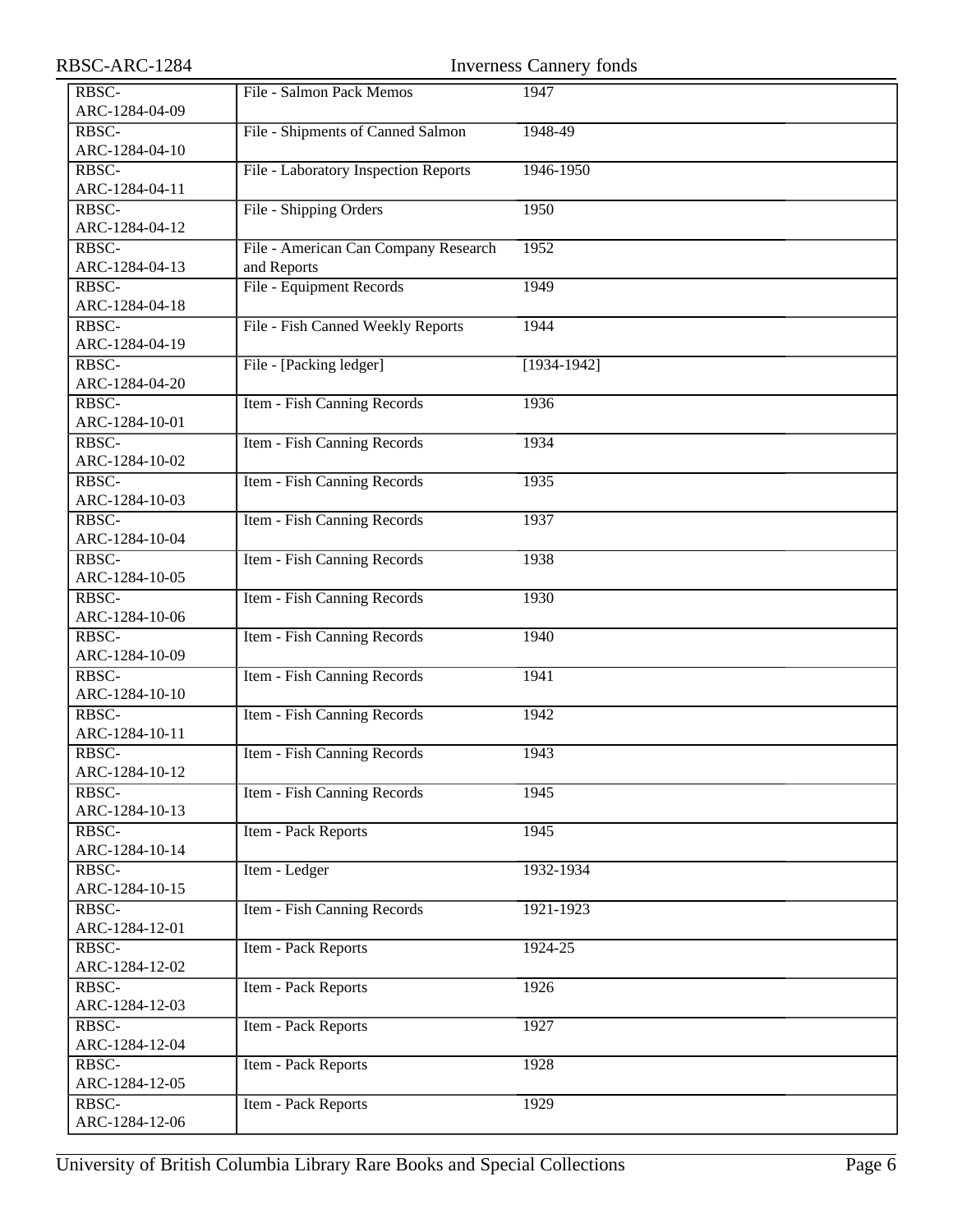| RBSC-ARC-1284           |                     | <b>Inverness Cannery fonds</b> |  |
|-------------------------|---------------------|--------------------------------|--|
| RBSC-<br>ARC-1284-12-07 | Item - Pack Reports | 1930                           |  |
| RBSC-<br>ARC-1284-12-08 | Item - Pack Reports | 1931                           |  |
| RBSC-<br>ARC-1284-12-09 | Item - Pack Reports | 1932                           |  |
| RBSC-<br>ARC-1284-12-10 | Item - Pack Reports | 1933                           |  |

## <span id="page-6-0"></span>**Financial**

Date: 1917 - 1967 (date of creation)

#### Scope and content:

Series consists of receipts, pay rolls, time-sheets, ledgers, and other various records relating to the financial operation of the cannery. The series primarily consists of stock and inventory records of the cannery and the cannery store, and also includes pay roll, employee time-sheets, ledgers, receipts, and other various records in relation to the financial operation of the cannery.

Physical description: 76 cm of textual material, 8 bound ledgers.

Publication status:

| File / item list |                     |              |               |           |
|------------------|---------------------|--------------|---------------|-----------|
| Ref code         | Title               | <b>Dates</b> | Access status | Container |
| RBSC-            | File - Stock Sheets | 1920         |               |           |
| ARC-1284-05-01   |                     |              |               |           |
| RBSC-            | File - Stock Sheets | 1921         |               |           |
| ARC-1284-05-02   |                     |              |               |           |
| RBSC-            | File - Stock Sheets | 1922         |               |           |
| ARC-1284-05-03   |                     |              |               |           |
| RBSC-            | File - Stock Sheets | 1922         |               |           |
| ARC-1284-05-04   |                     |              |               |           |
| RBSC-            | File - Stock Sheets | 1923         |               |           |
| ARC-1284-05-05   |                     |              |               |           |
| RBSC-            | File - Stock Sheets | 1924         |               |           |
| ARC-1284-05-06   |                     |              |               |           |
| RBSC-            | File - Stock Sheets | 1926         |               |           |
| ARC-1284-05-07   |                     |              |               |           |
| RBSC-            | File - Stock Sheets | 1928         |               |           |
| ARC-1284-05-08   |                     |              |               |           |
| RBSC-            | File - Stock Sheets | 1929         |               |           |
| ARC-1284-05-09   |                     |              |               |           |
| RBSC-            | File - Stock Sheets | 1930         |               |           |
| ARC-1284-05-10   |                     |              |               |           |
| RBSC-            | File - Stock Sheets | 1931         |               |           |
| ARC-1284-05-11   |                     |              |               |           |
| RBSC-            | File - Inventory    | 1948         |               |           |
| ARC-1284-13-01   |                     |              |               |           |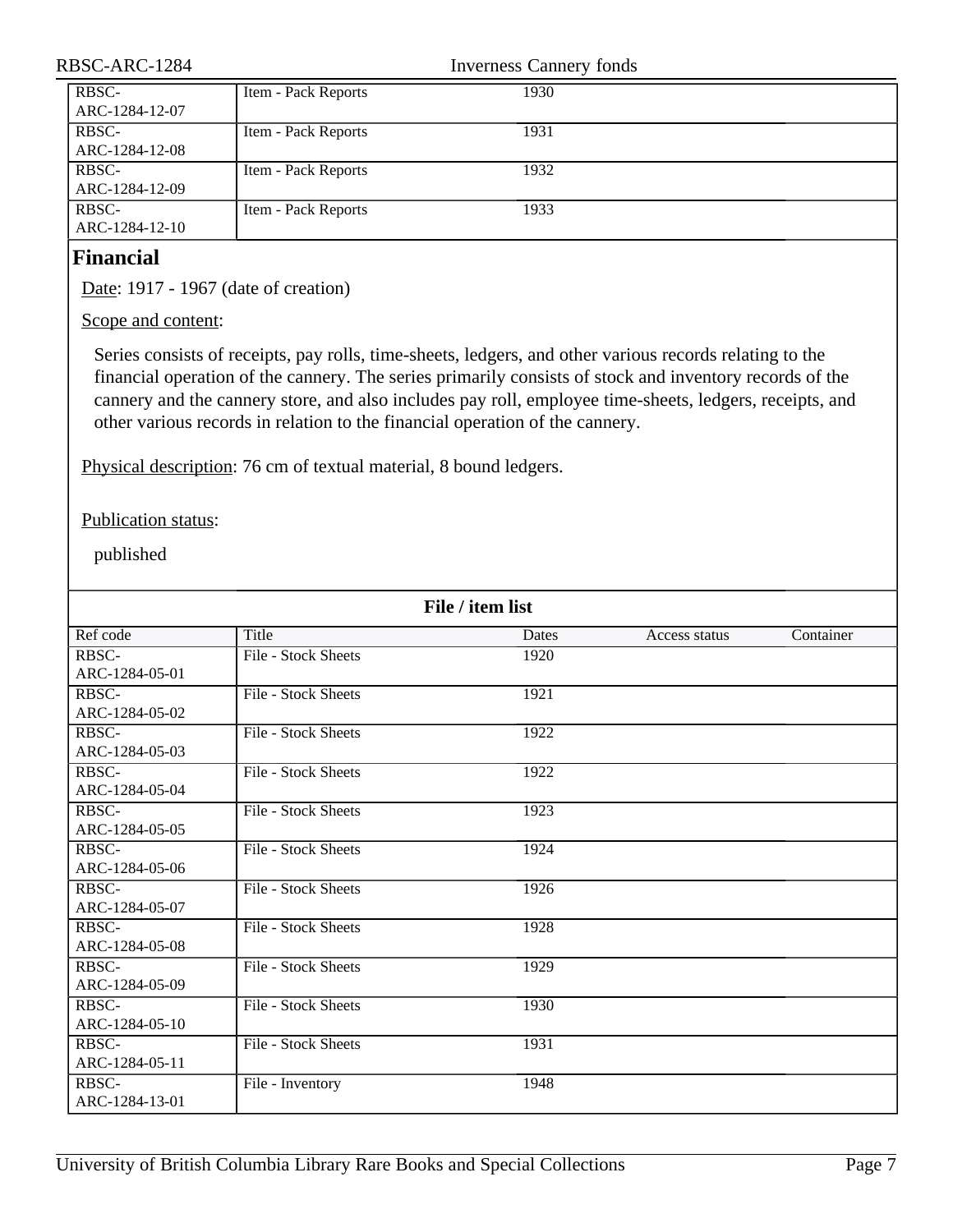| RBSC-ARC-1284           | <b>Inverness Cannery fonds</b>            |           |  |
|-------------------------|-------------------------------------------|-----------|--|
| RBSC-                   | File - Inventory                          | 1949      |  |
| ARC-1284-13-02          |                                           |           |  |
| RBSC-                   | File - Stock                              | 1949      |  |
| ARC-1284-13-03          |                                           |           |  |
| RBSC-                   | File - Inventory $(1 \text{ of } 2)$      | 1950      |  |
| ARC-1284-13-04          |                                           |           |  |
| RBSC-                   | File - Inventory $(2 \text{ of } 2)$      | 1950      |  |
| ARC-1284-13-05          |                                           |           |  |
| RBSC-                   | File - Inventory                          | 1951      |  |
| ARC-1284-13-06          |                                           |           |  |
| RBSC-                   | File - Inventory                          | 1952      |  |
| ARC-1284-13-07          |                                           |           |  |
| RBSC-                   | File - Inventory                          | 1953      |  |
| ARC-1284-13-08          |                                           |           |  |
| RBSC-                   | File - Inventory                          | 1953      |  |
| ARC-1284-13-09          |                                           |           |  |
| RBSC-                   | File - Trial Balance                      | 1947      |  |
| ARC-1284-13-10          |                                           |           |  |
| RBSC-                   | File - Store Inventory                    | 1949      |  |
| ARC-1284-13-11          |                                           |           |  |
| RBSC-                   | File - Boat equipment inventory to        | 1948      |  |
| ARC-1284-13-12          | <b>Inverness -- Richmond Cannery</b>      |           |  |
| RBSC-                   | <b>File - Balance Statements</b>          | 1946      |  |
| ARC-1284-15-01          |                                           |           |  |
| RBSC-                   | File - Balance Statements                 | 1946      |  |
| ARC-1284-15-02          |                                           |           |  |
| RBSC-                   | File - Financial Records                  | 1947      |  |
| ARC-1284-15-03          |                                           |           |  |
| RBSC-                   | File - Inverness Ledger                   | 1953      |  |
| ARC-1284-15-04          |                                           |           |  |
| RBSC-                   | File - Earnings of Fishermen at Other     | 1954-1955 |  |
| ARC-1284-15-05          | Canneries                                 |           |  |
| RBSC-<br>ARC-1284-15-06 | File - Seine Boat Settlement              | 1955      |  |
|                         |                                           |           |  |
| RBSC-<br>ARC-1284-15-07 | File - Schedule of Charges                | 1957      |  |
|                         |                                           | 1967      |  |
| RBSC-<br>ARC-1284-15-08 | File - Value of Boats and Species of Fish |           |  |
| RBSC-                   | File - Ledger of Expenses                 | 1917      |  |
| ARC-1284-15-09          |                                           |           |  |
| RBSC-                   | File - Ledger of Expenses                 | 1923-1924 |  |
| ARC-1284-15-10          |                                           |           |  |
| RBSC-                   | File - Ledeger of Expenses                | 1925      |  |
| ARC-1284-15-11          |                                           |           |  |
| RBSC-                   | File - Ledger of Expenses                 | 1917-1920 |  |
| ARC-1284-15-12          |                                           |           |  |
| RBSC-                   | File - Employee Timebook                  | 1929      |  |
| ARC-1284-15-13          |                                           |           |  |
| RBSC-                   | File - Stock                              | 1932      |  |
| ARC-1284-26-01          |                                           |           |  |
| RBSC-                   | File - Stock                              | 1933      |  |
| ARC-1284-26-02          |                                           |           |  |
| RBSC-                   | File - Stock                              | 1934      |  |
| ARC-1284-26-03          |                                           |           |  |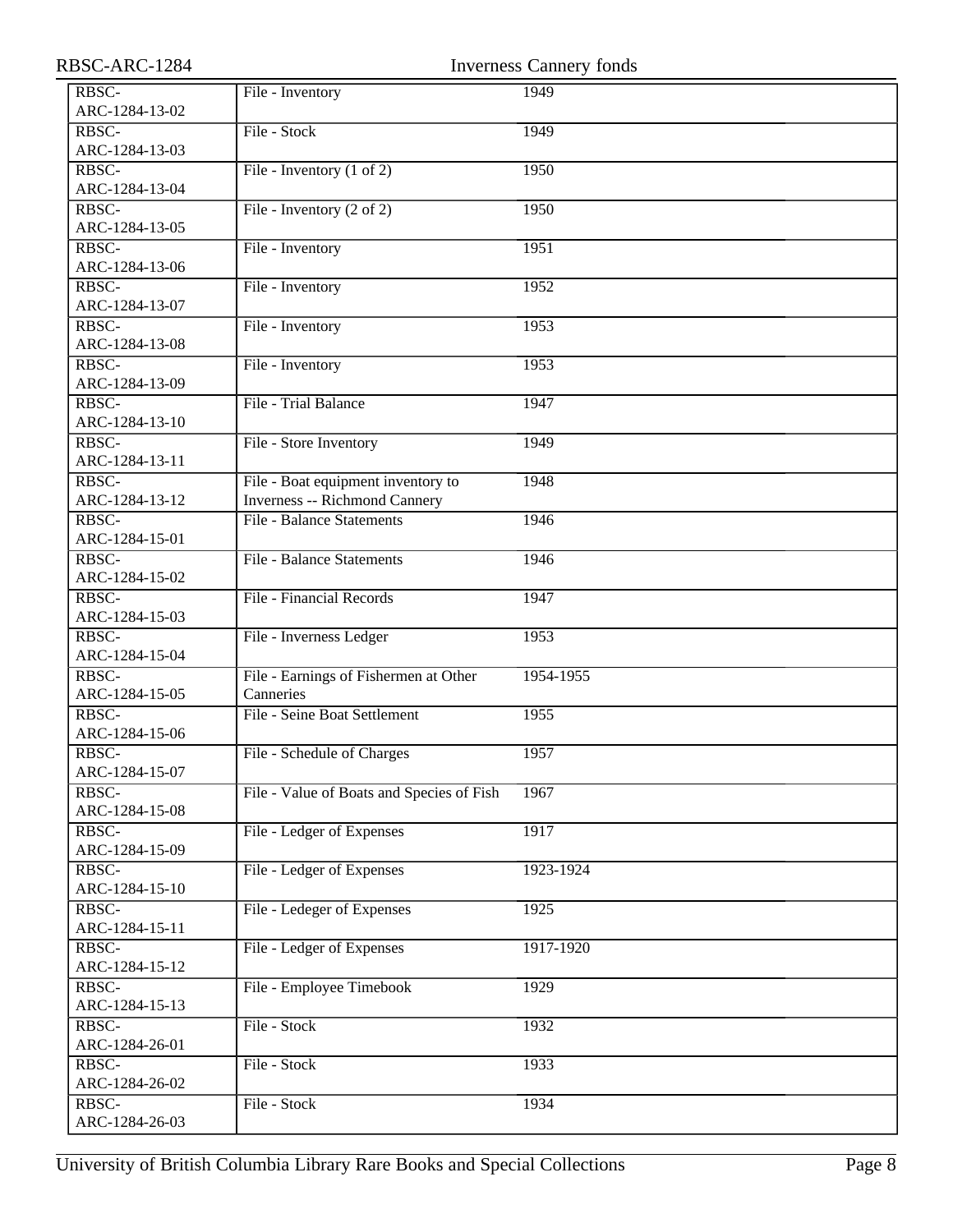| RBSC-          | File - Stock                              | 1935      |
|----------------|-------------------------------------------|-----------|
| ARC-1284-26-04 |                                           |           |
| RBSC-          | File - Balances, Cost of Fish Pack, Store | 1935      |
| ARC-1284-26-05 | Accounts                                  |           |
| RBSC-          | <b>File - Financial Records</b>           | 1936      |
| ARC-1284-26-06 |                                           |           |
| RBSC-          | File - Financial Records                  | 1937      |
| ARC-1284-26-07 |                                           |           |
| RBSC-          | File - Stock                              | 1937      |
|                |                                           |           |
| ARC-1284-26-08 |                                           |           |
| RBSC-          | File - Stock                              | 1938      |
| ARC-1284-26-09 |                                           |           |
| RBSC-          | File - Stock                              | 1938      |
| ARC-1284-26-10 |                                           |           |
| RBSC-          | File - 1% Revenue Wages Tax               | 1934-1938 |
| ARC-1284-26-11 |                                           |           |
| RBSC-          | <b>Item - Cannery Accounts Memos</b>      | 1939      |
| ARC-1284-31-01 |                                           |           |
| RBSC-          | <b>Item - Net Accounts</b>                | 1940      |
| ARC-1284-31-02 |                                           |           |
| RBSC-          | <b>Item - Financial Records</b>           | 1941-1942 |
| ARC-1284-31-03 |                                           |           |
| RBSC-          | Item - Inverness Journal Cash Book        | 1942      |
| ARC-1284-31-04 |                                           |           |
|                |                                           |           |
| RBSC-          | Item - Cash Receipts                      | 1943      |
| ARC-1284-31-05 |                                           |           |
| RBSC-          | <b>Item - Cash Receipts</b>               | 1943      |
| ARC-1284-31-06 |                                           |           |
| RBSC-          | <b>Item - Cash Receipts</b>               | 1943      |
| ARC-1284-31-07 |                                           |           |
| RBSC-          | Item - Cash Receipts                      | 1944      |
| ARC-1284-31-08 |                                           |           |
| RBSC-          | Item - Tax Returns                        | 1943      |
| ARC-1284-31-09 |                                           |           |
| RBSC-          | Item - Payroll                            | 1944      |
| ARC-1284-31-10 |                                           |           |
| RBSC-          | <b>Item - Monthly Balances</b>            | 1944      |
| ARC-1284-31-11 |                                           |           |
| RBSC-          | Item - Financial Records                  | 1944      |
|                |                                           |           |
| ARC-1284-31-12 |                                           |           |
| RBSC-          | Item - Store Accounts                     | 1944      |
| ARC-1284-31-13 |                                           |           |
| RBSC-          | Item - Product Account                    | 1944      |
| ARC-1284-31-14 |                                           |           |
| RBSC-          | Item - Payroll                            | 1944-45   |
| ARC-1284-31-15 |                                           |           |
| RBSC-          | Item - Timesheets                         | 1944      |
| ARC-1284-31-16 |                                           |           |
| RBSC-          | Item - Store Credit for Canny Workers     | 1944      |
| ARC-1284-31-17 |                                           |           |
| RBSC-          | Item - Timesheets                         | 1945      |
|                |                                           |           |
| ARC-1284-31-18 |                                           |           |
| RBSC-          | Item - Timesheets                         | 1945      |

ARC-1284-31-19

RBSC-ARC-1284 Inverness Cannery fonds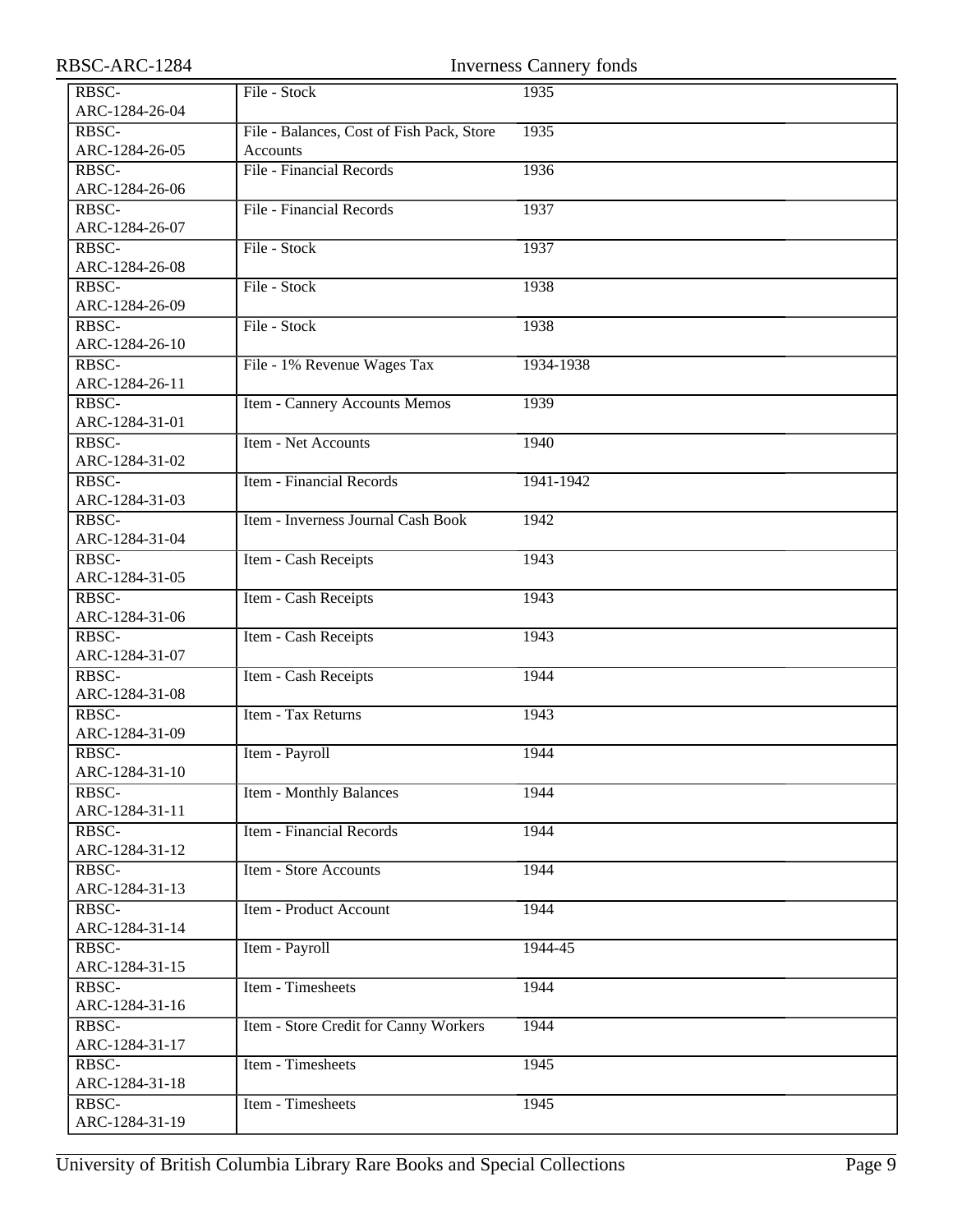<span id="page-9-0"></span>

| RBSC-<br>ARC-1284-31-20              | Item - Payroll                                                                                                                                                                                                                                                                                                                                                                                             | $[1944 - 1949]$ |               |           |
|--------------------------------------|------------------------------------------------------------------------------------------------------------------------------------------------------------------------------------------------------------------------------------------------------------------------------------------------------------------------------------------------------------------------------------------------------------|-----------------|---------------|-----------|
| <b>Legal</b>                         |                                                                                                                                                                                                                                                                                                                                                                                                            |                 |               |           |
|                                      |                                                                                                                                                                                                                                                                                                                                                                                                            |                 |               |           |
| Date: 1923 - 1962 (date of creation) |                                                                                                                                                                                                                                                                                                                                                                                                            |                 |               |           |
| Scope and content:                   |                                                                                                                                                                                                                                                                                                                                                                                                            |                 |               |           |
| meetings.                            | Series consists of licenses, sales and rental agreements, workers compensation, first aid, and<br>insurance records as well as military and union records. Military records include documents about<br>rations, wages, Japanese boating impoundments, and postponement of service requests for Cannery<br>employees. Three Union agreements from 1946, 1947, and 1962 are included as well as minutes from |                 |               |           |
|                                      | Physical description: 30 cm. of textual material.                                                                                                                                                                                                                                                                                                                                                          |                 |               |           |
| Publication status:                  |                                                                                                                                                                                                                                                                                                                                                                                                            |                 |               |           |
| published                            |                                                                                                                                                                                                                                                                                                                                                                                                            |                 |               |           |
|                                      | File / item list                                                                                                                                                                                                                                                                                                                                                                                           |                 |               |           |
| Ref code                             | Title                                                                                                                                                                                                                                                                                                                                                                                                      | Dates           | Access status | Container |
| RBSC-<br>ARC-1284-06-01              | File - Union Records                                                                                                                                                                                                                                                                                                                                                                                       | 1941-1946       |               |           |
| RBSC-                                | File - U.F.A.W.U and S.C.O.C.                                                                                                                                                                                                                                                                                                                                                                              | 1946            |               |           |
| ARC-1284-06-02                       | Agreements                                                                                                                                                                                                                                                                                                                                                                                                 |                 |               |           |
| RBSC-                                | File - U.F.A.W.U., S.C.O.C., and Native                                                                                                                                                                                                                                                                                                                                                                    | 1946            |               |           |
| ARC-1284-06-03                       | <b>Brotherhood Agreements</b>                                                                                                                                                                                                                                                                                                                                                                              |                 |               |           |
| RBSC-<br>ARC-1284-06-04              | File - S.C.O.C. Agreements                                                                                                                                                                                                                                                                                                                                                                                 | 1947-1948       |               |           |
| RBSC-                                | File - Union Dues and Receipts                                                                                                                                                                                                                                                                                                                                                                             | 1947-1948       |               |           |
| ARC-1284-06-05                       | U.F.A.W.U                                                                                                                                                                                                                                                                                                                                                                                                  |                 |               |           |
| RBSC-<br>ARC-1284-06-06              | File - Union Dues and Receipts<br>U.F.A.W.U                                                                                                                                                                                                                                                                                                                                                                | 1949-1950       |               |           |
| RBSC-                                | File - S.C.O.C. Agreements                                                                                                                                                                                                                                                                                                                                                                                 | 1949            |               |           |
| ARC-1284-06-07                       |                                                                                                                                                                                                                                                                                                                                                                                                            |                 |               |           |
| RBSC-<br>ARC-1284-06-08              | File - U.F.A.W.U. Agreement                                                                                                                                                                                                                                                                                                                                                                                | 1950            |               |           |
| RBSC-                                | File - U.F.A.W.U. Agreement                                                                                                                                                                                                                                                                                                                                                                                | 1950            |               |           |
| ARC-1284-06-09                       |                                                                                                                                                                                                                                                                                                                                                                                                            |                 |               |           |
| RBSC-                                | File - U.F.A.W.U. Agreement                                                                                                                                                                                                                                                                                                                                                                                | 1962            |               |           |
| ARC-1284-06-10<br>RBSC-              | File - U.F.A.W.U. Agreement                                                                                                                                                                                                                                                                                                                                                                                | 1962            |               |           |
| ARC-1284-06-11                       |                                                                                                                                                                                                                                                                                                                                                                                                            |                 |               |           |
| RBSC-                                | File - U.F.A.W.U. Agreement                                                                                                                                                                                                                                                                                                                                                                                | 1962            |               |           |
| ARC-1284-06-12                       |                                                                                                                                                                                                                                                                                                                                                                                                            |                 |               |           |
| RBSC-                                | File - U.F.A.W.U. Agreement                                                                                                                                                                                                                                                                                                                                                                                | 1962            |               |           |
| ARC-1284-06-13<br>RBSC-              | File - U.F.A.W.U. Agreement                                                                                                                                                                                                                                                                                                                                                                                | 1962            |               |           |
| ARC-1284-06-14                       |                                                                                                                                                                                                                                                                                                                                                                                                            |                 |               |           |
| RBSC-                                | File - U.F.A.W.U. Agreement                                                                                                                                                                                                                                                                                                                                                                                | 1962            |               |           |
| ARC-1284-06-15                       |                                                                                                                                                                                                                                                                                                                                                                                                            |                 |               |           |

RBSC-ARC-1284 Inverness Cannery fonds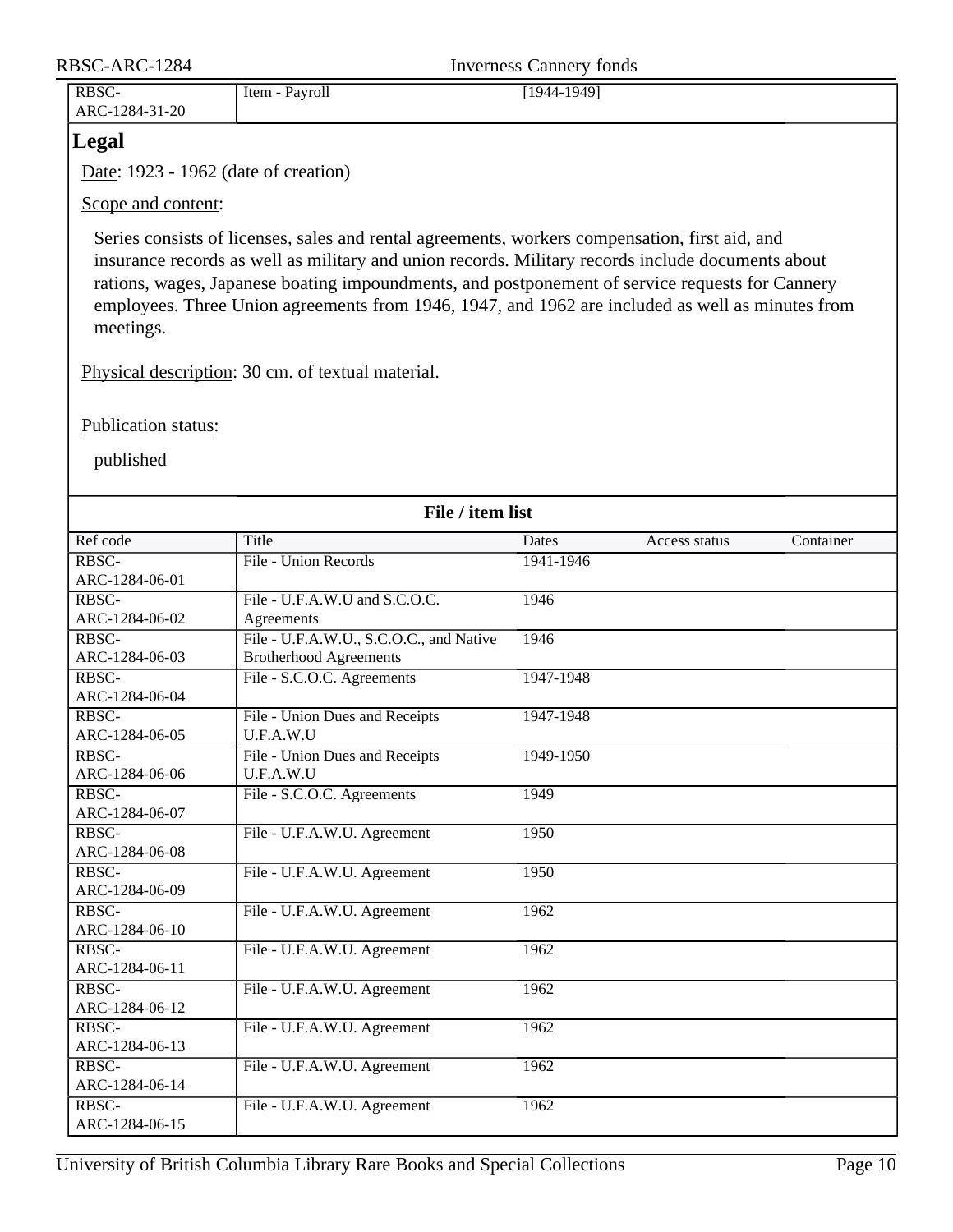| RBSC-ARC-1284  | <b>Inverness Cannery fonds</b>            |           |  |
|----------------|-------------------------------------------|-----------|--|
| RBSC-          | File - U.F.A.W.U. Agreement               | 1962      |  |
| ARC-1284-06-16 |                                           |           |  |
| RBSC-          | File - Inverness Cannery Employees        | 1918-1935 |  |
| ARC-1284-35-01 | Records                                   |           |  |
| RBSC-          | File - Department of Fisheries Licenses,  | 1935-1937 |  |
| ARC-1284-35-02 | Statistics, Prices                        |           |  |
| RBSC-          | File - Department of Fisheries Statistics | 1937      |  |
| ARC-1284-35-03 |                                           |           |  |
| RBSC-          | File - Plant Licenses, Steam Boiler       | 1940-1944 |  |
| ARC-1284-35-04 | Inspections                               |           |  |
| RBSC-          | File - Legal Boat Records                 | 1941-1942 |  |
| ARC-1284-35-05 |                                           |           |  |
| RBSC-          | File - National Defense Tax and           | 1940-1942 |  |
| ARC-1284-35-06 | <b>Unemployment Insurance Records</b>     |           |  |
| RBSC-          | File - Military Documents, Applications   | 1940-1942 |  |
| ARC-1284-35-07 | for Delayed Service                       |           |  |
| RBSC-          | File - Military Documents, Impoundment    | 1940-1942 |  |
| ARC-1284-35-08 | and Sale of Japanese Fish Boats           |           |  |
| RBSC-          | File - Ration Books                       | 1944-1945 |  |
| ARC-1284-35-09 |                                           |           |  |
| RBSC-          | File - Income Tax Documents               | 1946      |  |
| ARC-1284-35-10 |                                           |           |  |
| RBSC-          | File - Department of Fisheries Statistics | 1946-1949 |  |
| ARC-1284-35-11 |                                           |           |  |
| RBSC-          | File - List of Fishermen Delinquent Tax   | 1945      |  |
| ARC-1284-35-12 | Payers                                    |           |  |
| RBSC-          | File - Blank Legal Records Relating to    | 1947      |  |
| ARC-1284-35-13 | Sales of Boats and Licenses               |           |  |
| RBSC-          | File - Workers Compensation Records       | 1947      |  |
| ARC-1284-35-14 |                                           |           |  |
| RBSC-          | File - Workers Compensation Records       | 1949      |  |
| ARC-1284-35-15 |                                           |           |  |
| RBSC-          | <b>File - Marine Protests</b>             | 1947-1950 |  |
| ARC-1284-35-16 |                                           |           |  |
| RBSC-          | File - Unemployment Insurance Records     | 1950      |  |
| ARC-1284-35-17 |                                           |           |  |
| RBSC-          | File - Reports to Ottawa Department of    | 1951      |  |
| ARC-1284-35-18 | <b>Statistics</b>                         |           |  |

## <span id="page-10-0"></span>**Inverness Cannery School**

Date: 1934 - 1936 (date of creation)

Scope and content:

Series consists of records relating to a school operated by Inverness Cannery. Includes correspondence, school order forms, reports on annual general meetings, applications for position of teacher, school receipts, and monthly reports prepared for department of education.

Physical description: Contains 9 cm of textual records.

Note:

Description created by Claire Williams in June 2017.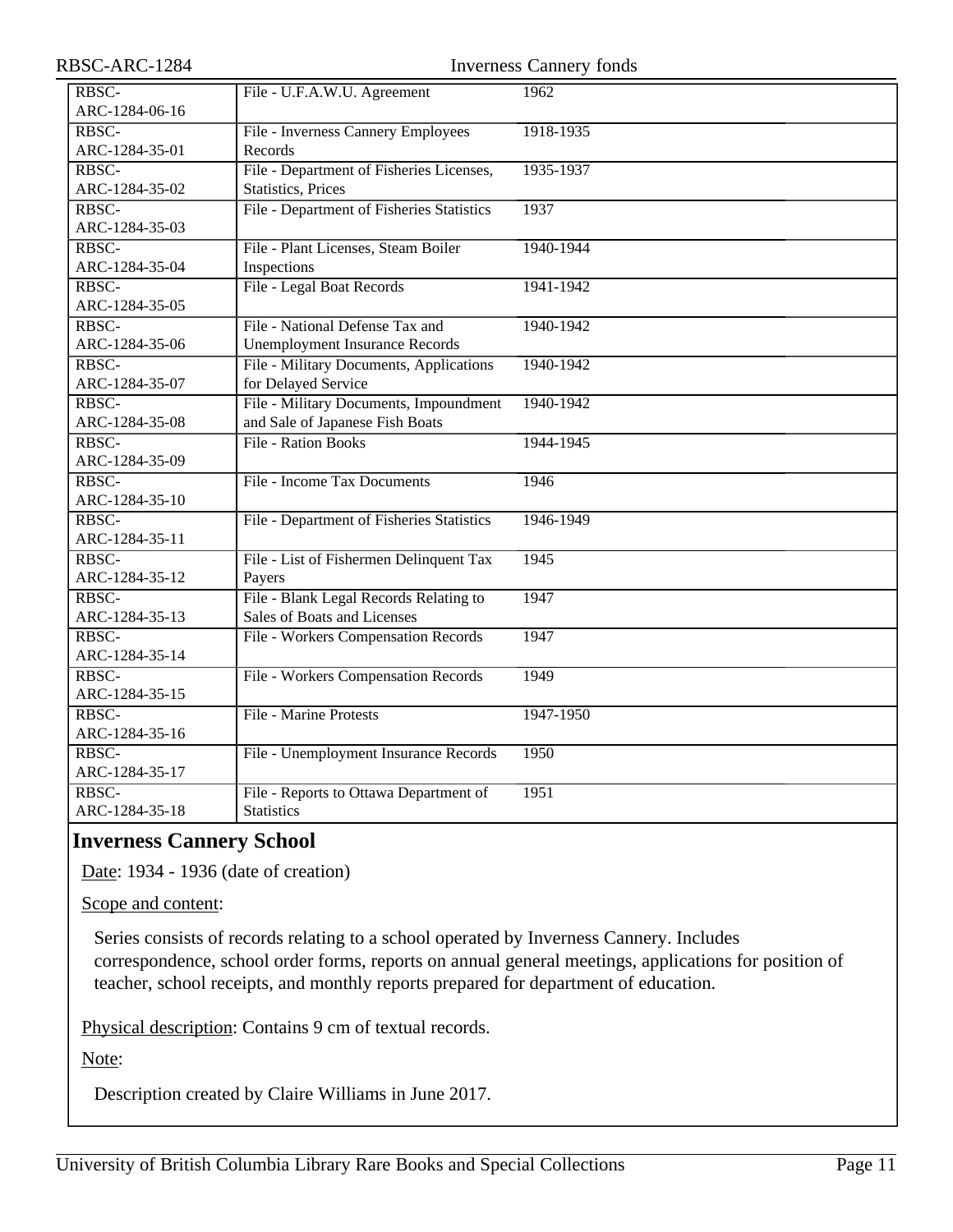#### Access points:

#### • Textual record (documentary form)

#### Publication status:

published

| File / item list |                                        |           |               |           |
|------------------|----------------------------------------|-----------|---------------|-----------|
| Ref code         | Title                                  | Dates     | Access status | Container |
| <b>RBSC-</b>     | File - May-Dec. Correspondence         | 1934      |               |           |
| ARC-1284-08-01   |                                        |           |               |           |
| RBSC-            | File - Applications for School Teacher | 1935      |               |           |
| ARC-1284-08-02   |                                        |           |               |           |
| <b>RBSC-</b>     | File - Reports to Department of        | 1935-1937 |               |           |
| ARC-1284-08-03   | Education                              |           |               |           |
| RBSC-            | File - School Board Records            | 1936-1937 |               |           |
| ARC-1284-08-04   |                                        |           |               |           |
| RBSC-            | File - Incoming Correspondence         | 1934-1936 |               |           |
| ARC-1284-08-05   |                                        |           |               |           |
| RBSC-            | File - Teachers Records                | 1934-1935 |               |           |
| ARC-1284-08-06   |                                        |           |               |           |
| RBSC-            | File - Teachers Records and Receipts   | 1936-1937 |               |           |
| ARC-1284-08-07   |                                        |           |               |           |
| RBSC-            | File - [Memorandums and rural school]  | 1935      |               |           |
| ARC-1284-08-08   | district assessment certificate]       |           |               |           |

## <span id="page-11-0"></span>**Correspondence**

Date: 1919 - 1957 (date of creation)

Scope and content:

The series consists of handwritten and typed letters, as well as telegrams relating to the industry. This is the largest series in the fonds, and contains information relating to many aspects of the fish canning industry as well as the individuals who worked at inverness. A majority of the correspondence is between the Inverness cannery and the head office of J.H. Todd and Sons located in Victoria British Columbia. Other correspondence is between the cannery and other related companies such as lumber, boat manufacturers, and cannery equipment providers.

Physical description: 2.2 metres of textual records.

Note:

Box 2 contains correspondence relating to the operation of the Sooke Net Traps from 1936-1937.

Box 9 contains correspondence between inverness cannery and the head office from 1949.

Box 14 contains incoming correspondence to the cannery from 1946-1948.

Box 19 contains incoming correspondence from the head office of J.H. Todd and Sons to Inverness Cannery from 1942-43.

Box 20 contains outgoing correspondence form inverness cannery to the head office from 1941-1942. Box 21 contains outgoing correspondence from 1952, as well as incoming letters from the head office of J.H. Todd and Sons from 1951.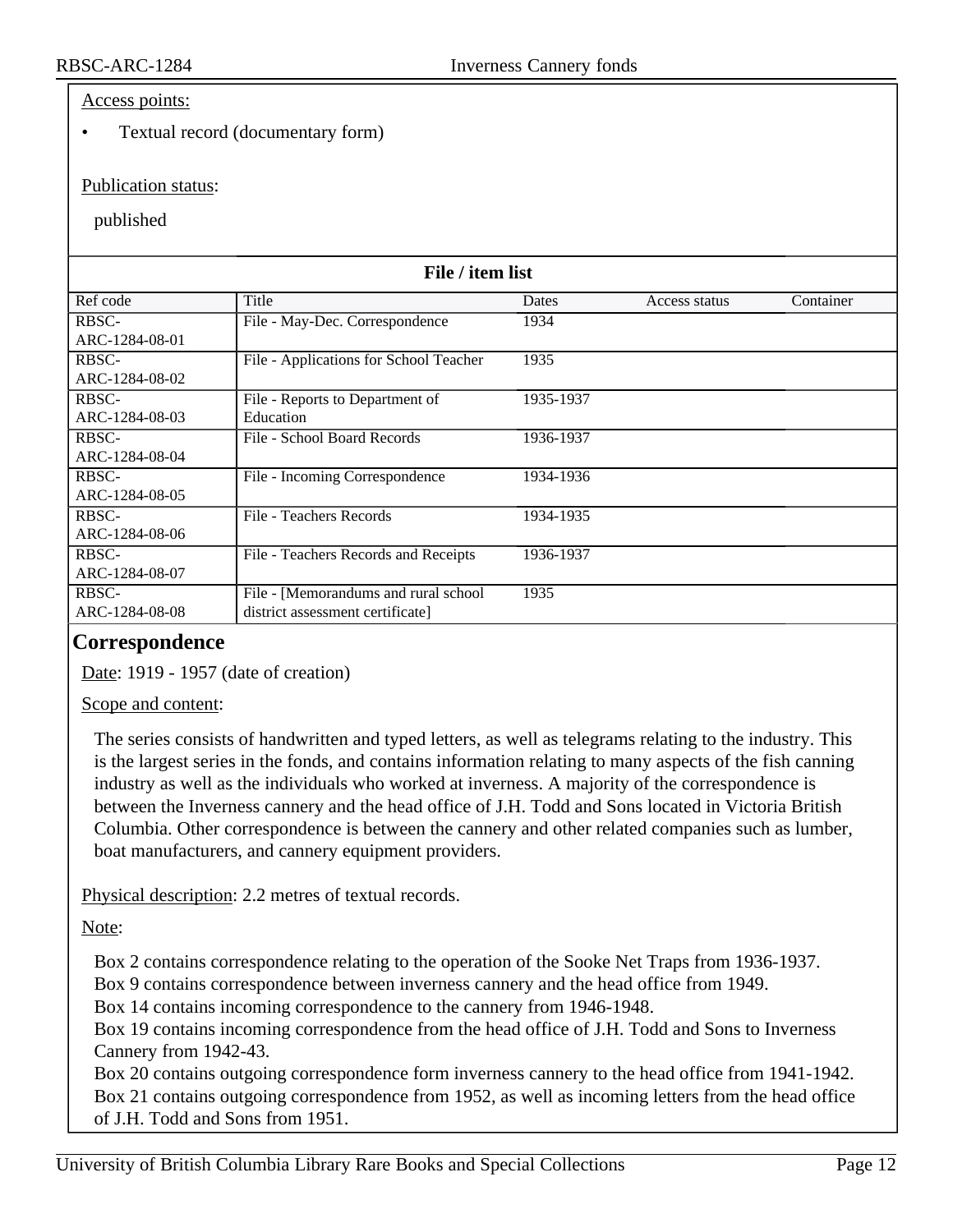Box 22 contains outgoing correspondence from 1940-1942.

Box 23 contains incoming correspondence from the head office to inverness cannery from 1942.

Box 24 contains incoming correspondence from the head office to inverness cannery from 1941.

Box 27 contains outgoing correspondence from 1944.

Box 28 contains outgoing correspondence from 1941-1942.

Box 29 contains incoming correspondence from 1941-1943.

Box 34 contains outgoing correspondence to head office from 1940-41.

#### Arrangement:

Several different arrangements were used in keeping Correspondence records. Where possible, that arrangement has been preserved (alphabetical by sender, the correspondence of particular individuals). In other cases Correspondence files were kept in no order, and they have been arranged chronologically.

#### Publication status:

| File / item list  |                                          |           |               |           |
|-------------------|------------------------------------------|-----------|---------------|-----------|
| Ref code          | <b>Title</b>                             | Dates     | Access status | Container |
| RBSC-             | File - Correspondence relating to the    | 1936-1937 |               |           |
| ARC-1284-02-01 to | operation of the Sooke Net Traps         |           |               |           |
| $02 - 13$         |                                          |           |               |           |
| RBSC-             | File - Correspondence between inverness  | 1949      |               |           |
| ARC-1284-09-01 to | cannery and the head office              |           |               |           |
| $09-12$           |                                          |           |               |           |
| RBSC-             | File - Incoming correspondence to the    | 1946-1948 |               |           |
| ARC-1284-14-01 to | cannery                                  |           |               |           |
| $14 - 11$         |                                          |           |               |           |
| RBSC-             | File - Incoming correspondence from      | 1942-1943 |               |           |
| ARC-1284-19-01 to | the head office of J.H. Todd and Sons to |           |               |           |
| 19-11             | <b>Inverness Cannery</b>                 |           |               |           |
| RBSC-             | File - Outgoing correspondence form      | 1941-1942 |               |           |
| ARC-1284-20-01 to | inverness cannery to the head office     |           |               |           |
| $20-13$           |                                          |           |               |           |
| RBSC-             | File - Outgoing correspondence from      | 1951-1952 |               |           |
| ARC-1284-21-01 to | 1952, as well as incoming letters from   |           |               |           |
| $21-13$           | the head office of J.H. Todd and Sons    |           |               |           |
| RBSC-             | File - Outgoing correspondence           | 1940-1942 |               |           |
| ARC-1284-22-01 to |                                          |           |               |           |
| $22 - 12$         |                                          |           |               |           |
| RBSC-             | File - Incoming correspondence from the  | 1942      |               |           |
| ARC-1284-23-01 to | head office to inverness cannery         |           |               |           |
| $23-10$           |                                          |           |               |           |
| RBSC-             | File - Outgoing correspondence           | 1944      |               |           |
| ARC-1284-27-01 to |                                          |           |               |           |
| $27 - 15$         |                                          |           |               |           |
| RBSC-             | File - Outgoing correspondence           | 1941-1942 |               |           |
| ARC-1284-28-01 to |                                          |           |               |           |
| 28-20             |                                          |           |               |           |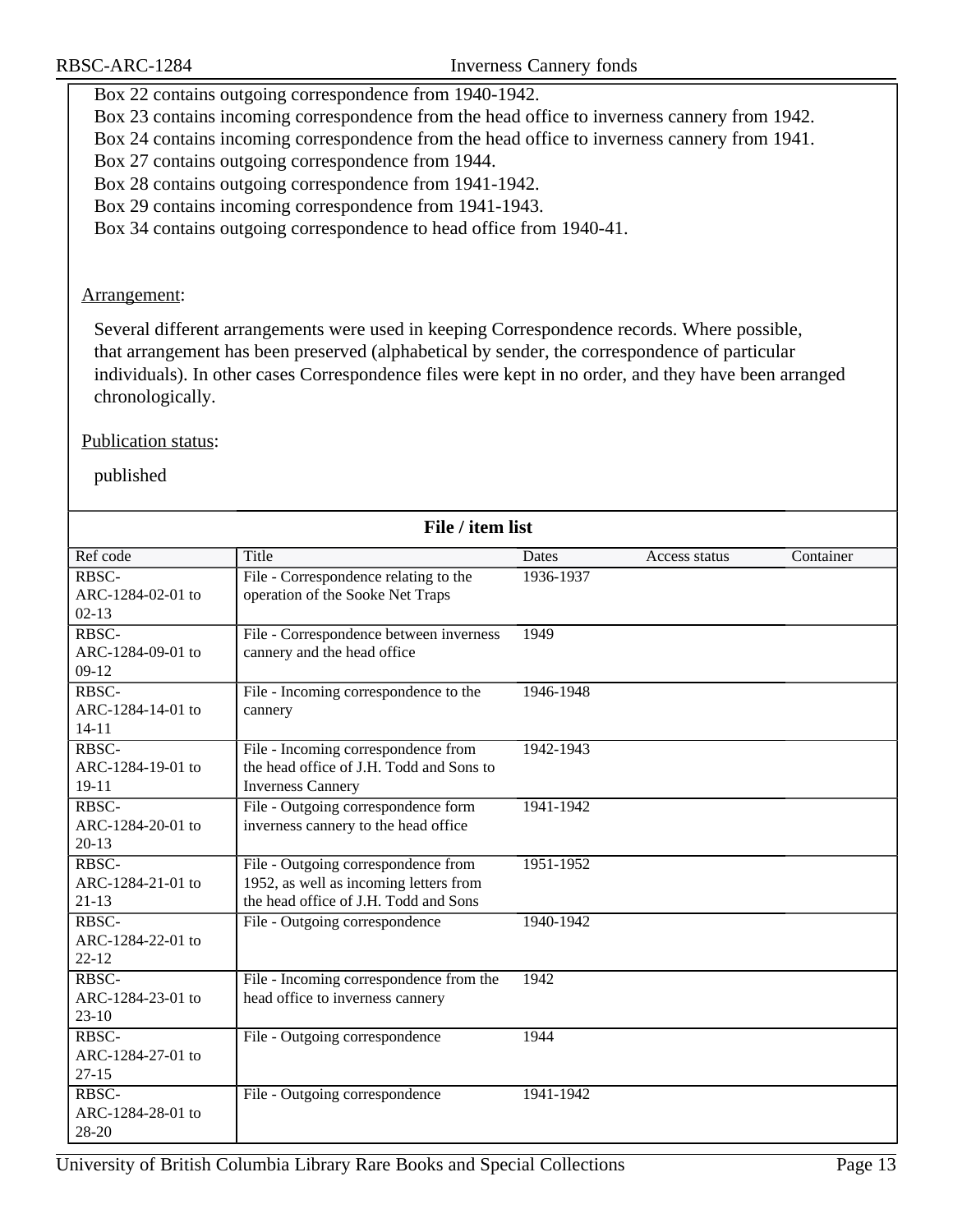| RBSC-ARC-1284                         | <b>Inverness Cannery fonds</b>                   |           |  |
|---------------------------------------|--------------------------------------------------|-----------|--|
| RBSC-<br>ARC-1284-29-01 to<br>29-11   | File - Incoming correspondence                   | 1941-1943 |  |
| RBSC-<br>ARC-1284-34-01 to<br>$34-11$ | File - Outgoing correspondence to head<br>office | 1940-1941 |  |
|                                       |                                                  |           |  |

## <span id="page-13-0"></span>**Fish Catching**

Date: [ca. 1900-1965] (date of creation)

Scope and content:

Series consists of captain's and fisher persons' logbooks, journals, ledgers, boat and boating equipment records, and traps and trap equipment records. Inverness Cannery caught and canned five species of salmon: sockeye, pink, chum, coho, and spring, as well as halibut, tuna, and herring. They used Troll fishing boats, Gillnet boats and Seiners, as well as operated 5 freshwater salmon traps. Statistics relating to fish catches and fish packs, as well as river and weather conditions are available in the series. Workers in the cannery included Chinese, European, Indigenous, and Japanese men and women, and records relating to these individual groups are available in the series. Records in relation to World War One and World War Two are also in this series, including impoundment and sale of Japanese owned vessels, and applications for delayed military service for commercial fishermen.

Physical description: 1.5 metres of textual records

Publication status:

| File / item list |                                         |           |               |           |
|------------------|-----------------------------------------|-----------|---------------|-----------|
| Ref code         | Title                                   | Dates     | Access status | Container |
| RBSC-            | File - Captain's Journal of Fish Caught |           |               |           |
| ARC-1284-03-01   |                                         |           |               |           |
| RBSC-            | File - Seine Pass Record Books of Fish  |           |               |           |
| ARC-1284-03-02   | Caught, Fishermen Recordbook            |           |               |           |
| RBSC-            | File - Boats and Fish Catching Records  | 1925-1934 |               |           |
| ARC-1284-03-03   |                                         |           |               |           |
| RBSC-            | File - Fish Journal                     | 1925-1926 |               |           |
| ARC-1284-03-04   |                                         |           |               |           |
| RBSC-            | File - Fish Catching Records            | 1935      |               |           |
| ARC-1284-03-05   |                                         |           |               |           |
| RBSC-            | File - Boats and Fish Catching Records  | 1934-1938 |               |           |
| ARC-1284-03-06   |                                         |           |               |           |
| RBSC-            | File - Boats and Fish Catching Records  | 1939-1942 |               |           |
| ARC-1284-03-07   |                                         |           |               |           |
| RBSC-            | File - Daily Journal                    | 1921-1922 |               |           |
| ARC-1284-03-08   |                                         |           |               |           |
| RBSC-            | File - Daily Journal                    | 1935,1936 |               |           |
| ARC-1284-03-09   |                                         |           |               |           |
| RBSC-            | File - Gillnet Sockeye Season Tallies   | 1941      |               |           |
| ARC-1284-11-01   |                                         |           |               |           |
| RBSC-            | File - Gillnet Sockeye Season Tallies   | 1941      |               |           |
| ARC-1284-11-02   |                                         |           |               |           |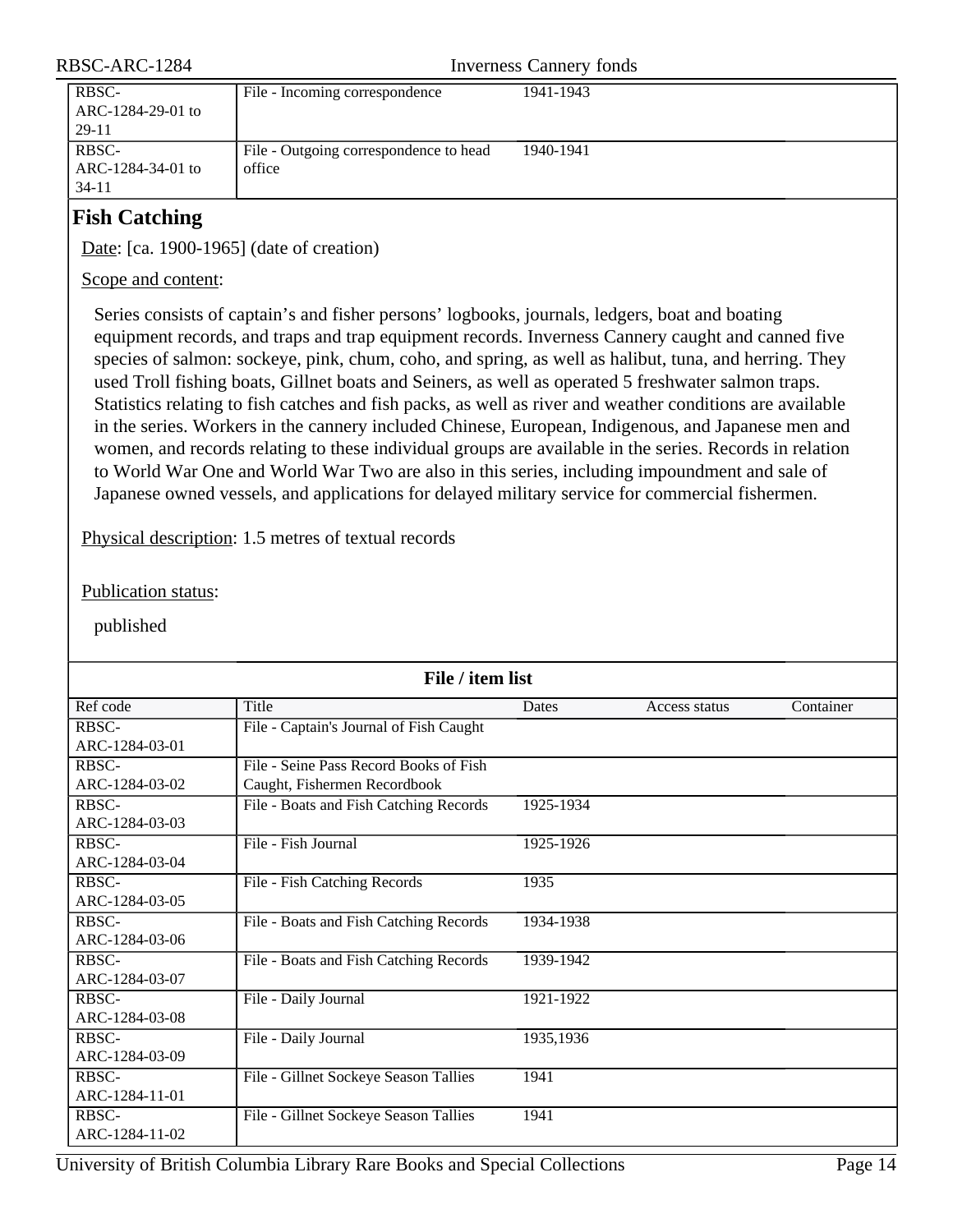| RBSC-ARC-1284           |                                        | <b>Inverness Cannery fonds</b> |
|-------------------------|----------------------------------------|--------------------------------|
| RBSC-<br>ARC-1284-11-03 | File - Gillnet Sockeye Season Tallies  | 1941                           |
| RBSC-<br>ARC-1284-11-04 | File - Cohoe Season Tallies            | 1942                           |
| RBSC-                   | File - Gillnet Season Tallies          | 1942                           |
| ARC-1284-11-05<br>RBSC- | File - Gillnet Season Tallies          | 1942                           |
| ARC-1284-11-06<br>RBSC- | File - Gillnet Season Tallies          | 1942                           |
| ARC-1284-11-07          |                                        |                                |
| RBSC-<br>ARC-1284-11-08 | File - Gillnet Sockeye Season Tallies  | 1946                           |
| RBSC-<br>ARC-1284-11-09 | File - Gillnet Sockeye Season Tallies  | 1946                           |
| RBSC-<br>ARC-1284-17-01 | File - Daily Journal                   | 1947-1948                      |
| RBSC-                   | File - Daily Journal                   | 1949-1953                      |
| ARC-1284-17-02<br>RBSC- | File - Average Weights of Salmon       | 1948                           |
| ARC-1284-17-03<br>RBSC- | File - Boats and Fish Catching Records | 1949                           |
| ARC-1284-17-04<br>RBSC- | File - Boats and Fish Catching Records | 1949                           |
| ARC-1284-17-05          | File - Fish Returns                    |                                |
| RBSC-<br>ARC-1284-17-06 |                                        |                                |
| RBSC-<br>ARC-1284-17-07 | File - Average Weights of Salmon       | 1951-1954                      |
| RBSC-<br>ARC-1284-17-08 | File - Inverness Ledger                |                                |
| RBSC-<br>ARC-1284-17-09 | File - Fish Catch by Fishermen Name    | 1956                           |
| RBSC-                   | File - Wheel of Locations on Skeena    |                                |
| ARC-1284-17-10<br>RBSC- | River<br>File - Fish Tallies           | 1962-1964                      |
| ARC-1284-17-11<br>RBSC- | File - Gillnet Cohoe Season Tallies    | 1939                           |
| ARC-1284-18-01<br>RBSC- | File - Gillnet Cohoe Season Tallies    | 1939                           |
| ARC-1284-18-02          |                                        |                                |
| RBSC-<br>ARC-1284-18-03 | File - Gillnet Sockeye Season Tallies  | 1939                           |
| RBSC-<br>ARC-1284-18-04 | File - Seine Season Tallies            | 1940                           |
| RBSC-<br>ARC-1284-18-05 | File - Gillnet Cohoe Season tallies    | 1940                           |
| RBSC-<br>ARC-1284-18-06 | File - Gillnet Sockeye Season Tallies  | 1940                           |
| RBSC-                   | File - Gillnet Sockeye Season Tallies  | 1940                           |
| ARC-1284-18-07<br>RBSC- | File - Gillnet Sockeye Season Tallies  | 1940                           |
| ARC-1284-18-08<br>RBSC- | File - Sockeye Season Tallies          | 1938                           |
| ARC-1284-16-01          |                                        |                                |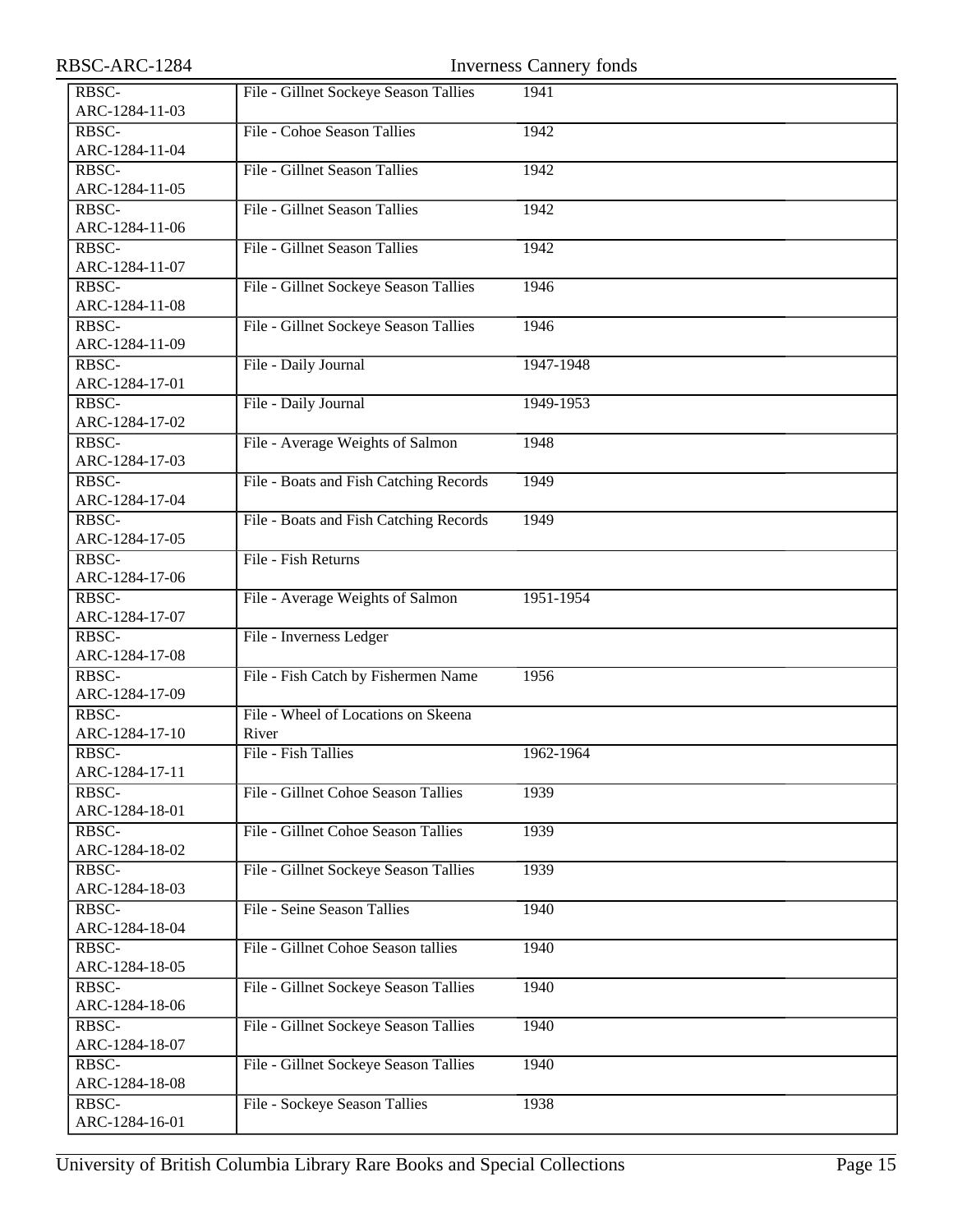| RBSC-ARC-1284           | <b>Inverness Cannery fonds</b>                                 |            |  |  |
|-------------------------|----------------------------------------------------------------|------------|--|--|
| RBSC-<br>ARC-1284-16-02 | File - Sockeye Season Tallies                                  | 1938       |  |  |
| RBSC-<br>ARC-1284-16-03 | File - Sockeye Season Tallies                                  | 1938       |  |  |
| RBSC-<br>ARC-1284-16-04 | File - Sockeye Season Tallies                                  | 1938       |  |  |
| RBSC-<br>ARC-1284-16-05 | File - Sockeye Season Tallies                                  | 1938       |  |  |
| RBSC-<br>ARC-1284-16-06 | File - Fish Catching Records                                   | 1936       |  |  |
| RBSC-<br>ARC-1284-16-07 | File - Inventory of Fish Caught                                | 1926-1927  |  |  |
| RBSC-<br>ARC-1284-16-08 | File - Trolled Fish                                            | 1923-1924  |  |  |
| RBSC-<br>ARC-1284-03-10 | File - Boats and Fish Catching Records                         | 1948       |  |  |
| RBSC-<br>ARC-1284-03-11 | File - Boats and Fish Catching Records                         | 1911-1923  |  |  |
| RBSC-<br>ARC-1284-03-12 | File - Boats and Fish Catching Records                         | 1950       |  |  |
| RBSC-<br>ARC-1284-03-13 | File - Prospective Fishermen                                   | 1941-1942  |  |  |
| RBSC-<br>ARC-1284-32-01 | File - Daily Journal                                           | 1937-1938  |  |  |
| RBSC-<br>ARC-1284-32-02 | File - Daily Journal                                           | 1939, 1941 |  |  |
| RBSC-<br>ARC-1284-32-03 | File - Boat Net Records                                        | 1940-1943  |  |  |
| RBSC-<br>ARC-1284-32-04 | File - Herring Records                                         | 1941-1943  |  |  |
| RBSC-<br>ARC-1284-32-05 | File - Permission to Operate Inverness<br><b>Cannery Boats</b> | 1943       |  |  |
| RBSC-<br>ARC-1284-32-06 | File - Gillnet Charges, Fish caught by<br>nets                 | 1947       |  |  |
| RBSC-<br>ARC-1284-32-07 | <b>File - Seine Boats Records</b>                              | 1946       |  |  |
| RBSC-<br>ARC-1284-32-08 | File - Boats Records                                           | 1947-1949  |  |  |
| RBSC-<br>ARC-1284-32-09 | File - Boats and Fishing Records                               | 1947       |  |  |
| RBSC-<br>ARC-1284-32-10 | <b>File - Seine Boat Settlements</b>                           | 1947       |  |  |
| RBSC-<br>ARC-1284-32-11 | File - Daily Journal                                           | 1945, 1946 |  |  |
| RBSC-<br>ARC-1284-37-01 | File - Fish Tallies                                            | 1924       |  |  |
| RBSC-<br>ARC-1284-37-02 | File - Fish Tallies                                            | 1926       |  |  |
| RBSC-<br>ARC-1284-37-03 | File - Fish Tallies                                            | 1930       |  |  |
| RBSC-<br>ARC-1284-37-04 | File - Fish Tallies                                            | 1931       |  |  |
| RBSC-<br>ARC-1284-37-05 | File - Fish Tallies (1 of 2)                                   | 1932       |  |  |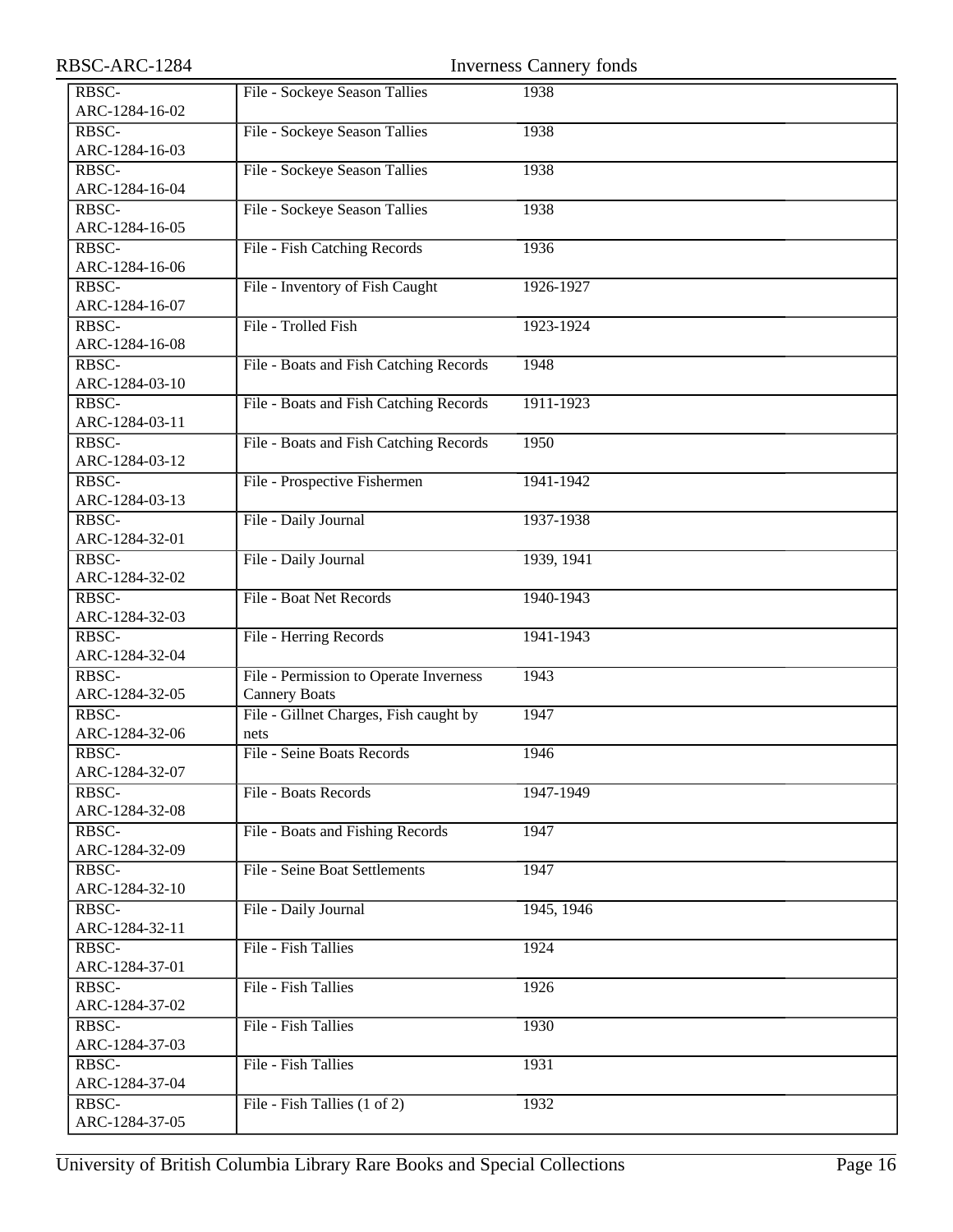| RBSC-ARC-1284  |                              | <b>Inverness Cannery fonds</b> |  |
|----------------|------------------------------|--------------------------------|--|
| RBSC-          | File - Fish Tallies (2 of 2) | 1932                           |  |
| ARC-1284-37-06 |                              |                                |  |
| RBSC-          | File - Fish Tallies (1 of 3) | 1933                           |  |
| ARC-1284-38-01 |                              |                                |  |
| RBSC-          | File - Fish Tallies (2 of 3) | 1933                           |  |
| ARC-1284-38-02 |                              |                                |  |
| RBSC-          | File - Fish Tallies (3 of 3) | 1933                           |  |
| ARC-1284-38-03 |                              |                                |  |
| RBSC-          | File - Fish Tallies          | 1934                           |  |
| ARC-1284-38-04 |                              |                                |  |
| RBSC-          | File - Fish Tallies          | 1935                           |  |
| ARC-1284-38-05 |                              |                                |  |
| RBSC-          | File - Fish Tallies          | 1936                           |  |
| ARC-1284-38-06 |                              |                                |  |
| RBSC-          | File - Fish Tallies (1 of 2) | 1937                           |  |
| ARC-1284-39-01 |                              |                                |  |
| RBSC-          | File - Fish Tallies (2 of 2) | 1937                           |  |
| ARC-1284-39-02 |                              |                                |  |
| RBSC-          | File - Fish Tallies          | 1938                           |  |
| ARC-1284-39-03 |                              |                                |  |
| RBSC-          | File - Fish Tallies          | 1938                           |  |
| ARC-1284-39-04 |                              |                                |  |
| RBSC-          | File - Fish Tallies          | 1940                           |  |
| ARC-1284-39-05 |                              |                                |  |
| RBSC-          | File - Fish Tallies          | 1941                           |  |
| ARC-1284-39-06 |                              |                                |  |
| RBSC-          | File - Fish Tallies          | 1942                           |  |
| ARC-1284-39-07 |                              |                                |  |
| RBSC-          | File - Fish Journals         | 1928-1931                      |  |
| ARC-1284-03-14 |                              |                                |  |
| RBSC-          | File - Fish Journals         | 1932-1935                      |  |
| ARC-1284-03-15 |                              |                                |  |
| RBSC-          | File - Fish Journal          | 1920                           |  |
| ARC-1284-03-16 |                              |                                |  |

## <span id="page-16-0"></span>**Publications, Pamphlets and News Clippings**

Date: 1930-1961 (date of creation)

Scope and content:

Series consists of several years' worth of news clippings in relation to the Sook traps the Inverness Cannery used to catch saltwater salmon. Newsclippings include such sources as: The Daily Colonist, Western Fisheries, Vancouver Sun, Vancouver Province, Pacific Coast News, Victoria Daily Times, Seattle Post Intelligencer, Seattle Daily Times. Also included are copies of Fishermen's Weekly, and a Gordon & Belyea Hardware Catalogue., a labeling machine catalogue, and several pamphlets relating to taxes and military efforts. Series also contains United Allied Fishermen and Associated Workers Union pamphlets.

Physical description: 15 cm of textual records. 7 stamps

Publication status: